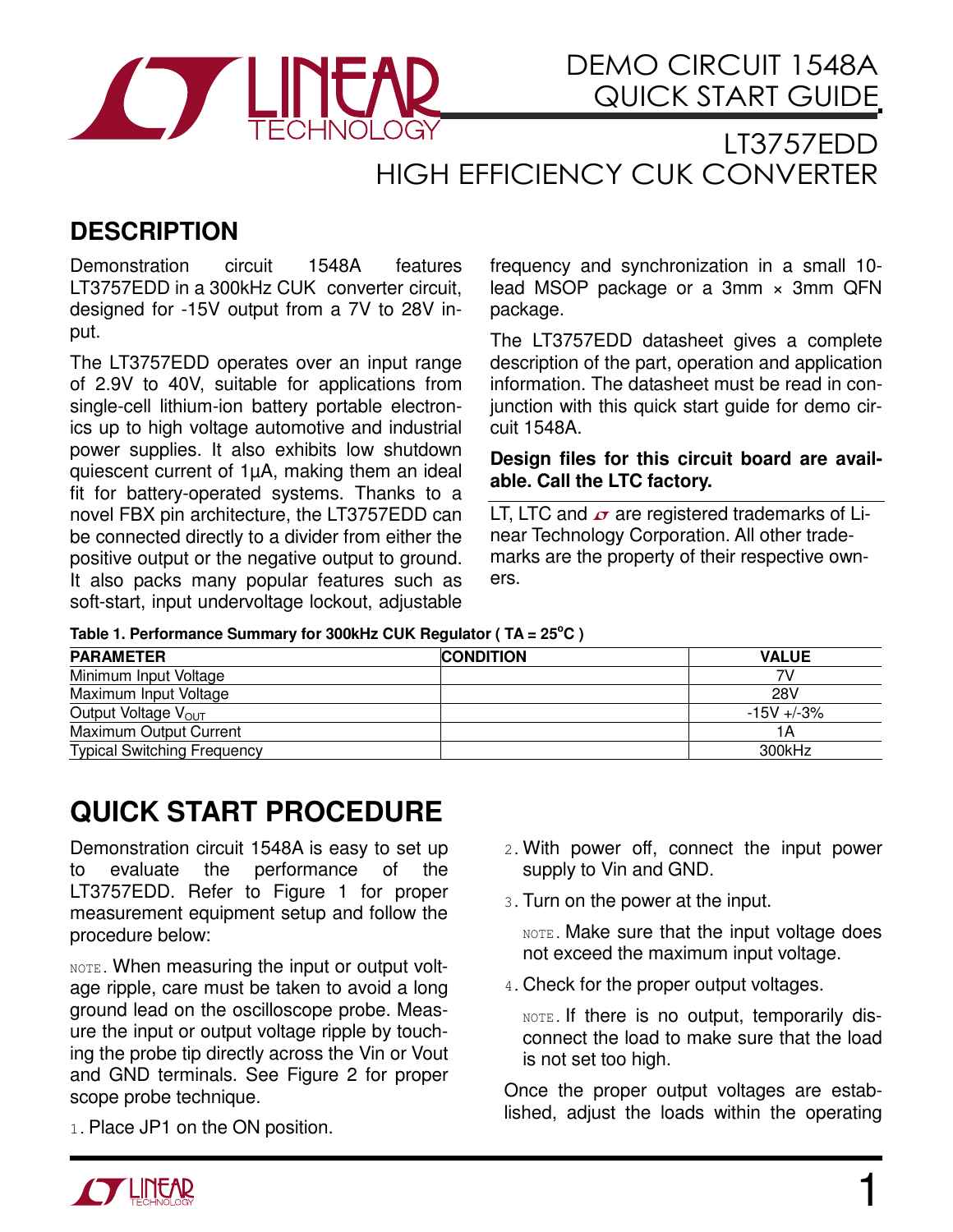range and observe the output voltage regulation, ripple voltage, efficiency and other pa-

rameters.



Figure 1. Proper Measurement Equipment Setup



Figure 2. Measuring Input or Output Ripple